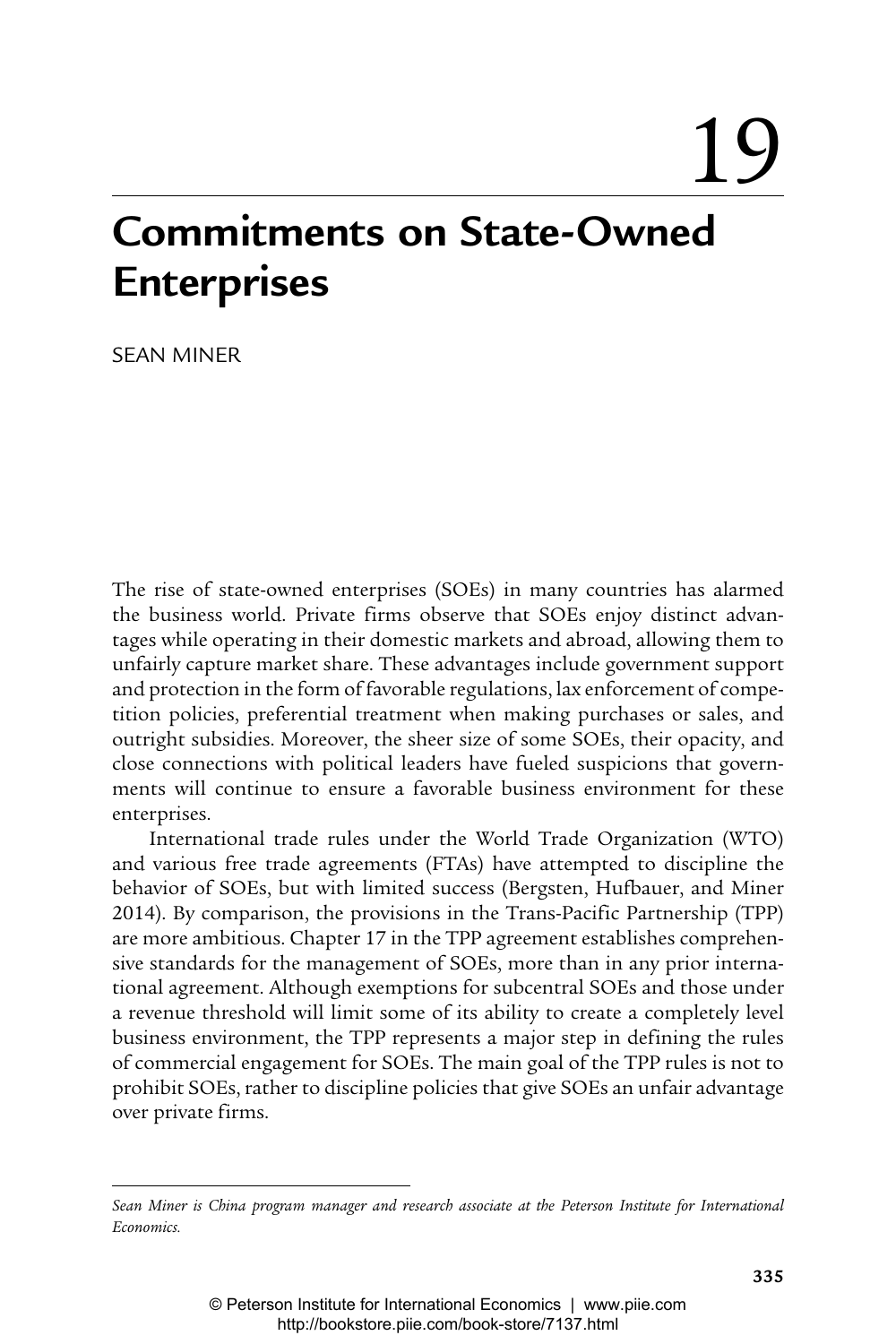All TPP countries have SOEs, including the United States (e.g., Amtrak and the United States Postal Service [USPS]), though most (except Malaysia and Vietnam) have less than a few dozen, primarily in industries such as energy production and distribution. To be sure, the commitments on SOEs will likely have a small effect on countries where SOEs have a less prominent role; however, countries like Vietnam with a vast state sector will need to drastically change their behavior.

Notably, Chapter 17 seems to have been written with China's potential entry into the TPP in mind. China has the largest state-owned sector in the world with over 100,000 SOEs, and complaints about the unfair advantages enjoyed by Chinese SOEs have been mounting over the years. The chapter is designed so that any prospective members must accept obligations on all SOEs, including subcentral SOEs, and negotiate any exceptions from the ground up. This could give the original TPP members some leverage when negotiating China's entry.

Chapter 17 basically prohibits SOEs from discriminating against other TPP firms when buying or selling goods or services. The TPP seeks to ensure that SOE purchases and sales are made only on the basis of commercial considerations. The text also prohibits the use of noncommercial assistance, namely subsidies, to support SOEs in many cases. The prohibition of harmful subsidies and favoritism will ensure that many SOEs operate on a more level playing field as any advantages over private firms are reduced, thus creating a more competitive business environment. Moreover, the TPP ensures that local courts have jurisdiction over SOEs in civil claims concerning commercial matters, and administrative bodies that regulate SOEs must ensure compliance in an impartial manner.

The TPP contains groundbreaking provisions on transparency that will require countries to provide other TPP members a list of all SOEs or otherwise list them on a public website. Each member must also provide information on specific SOEs upon the request of other TPP parties. For example, TPP members must disclose the percentage of government shares held in an SOE, the titles of government officials serving as officers or on the board, annual revenues, special legal benefits, and information on any policy or program that provides subsidies.

All SOE provisions are subject to the dispute resolution mechanism of the TPP, meaning that any violation could ultimately result in trade sanctions. A committee will be set up to monitor and review the implementation of SOE provisions, meeting at least annually. Moreover, the TPP countries commit to "further negotiations" within five years of entry into force to extend the application of disciplines on subcentral SOEs and subsidies.

The SOE provisions in the TPP exempt enterprises with an annual revenue below 200 million Special Drawing Rights (SDRs), about \$280 million, in any of the past three years; certain subsidies; country-specific nonconforming measures; official export credit agencies, like the US Export-Import Bank; and many SOEs owned by subcentral governments. Sovereign wealth funds,

**336** TRANS-PACIFIC PARTNERSHIP: AN ASSESSMENT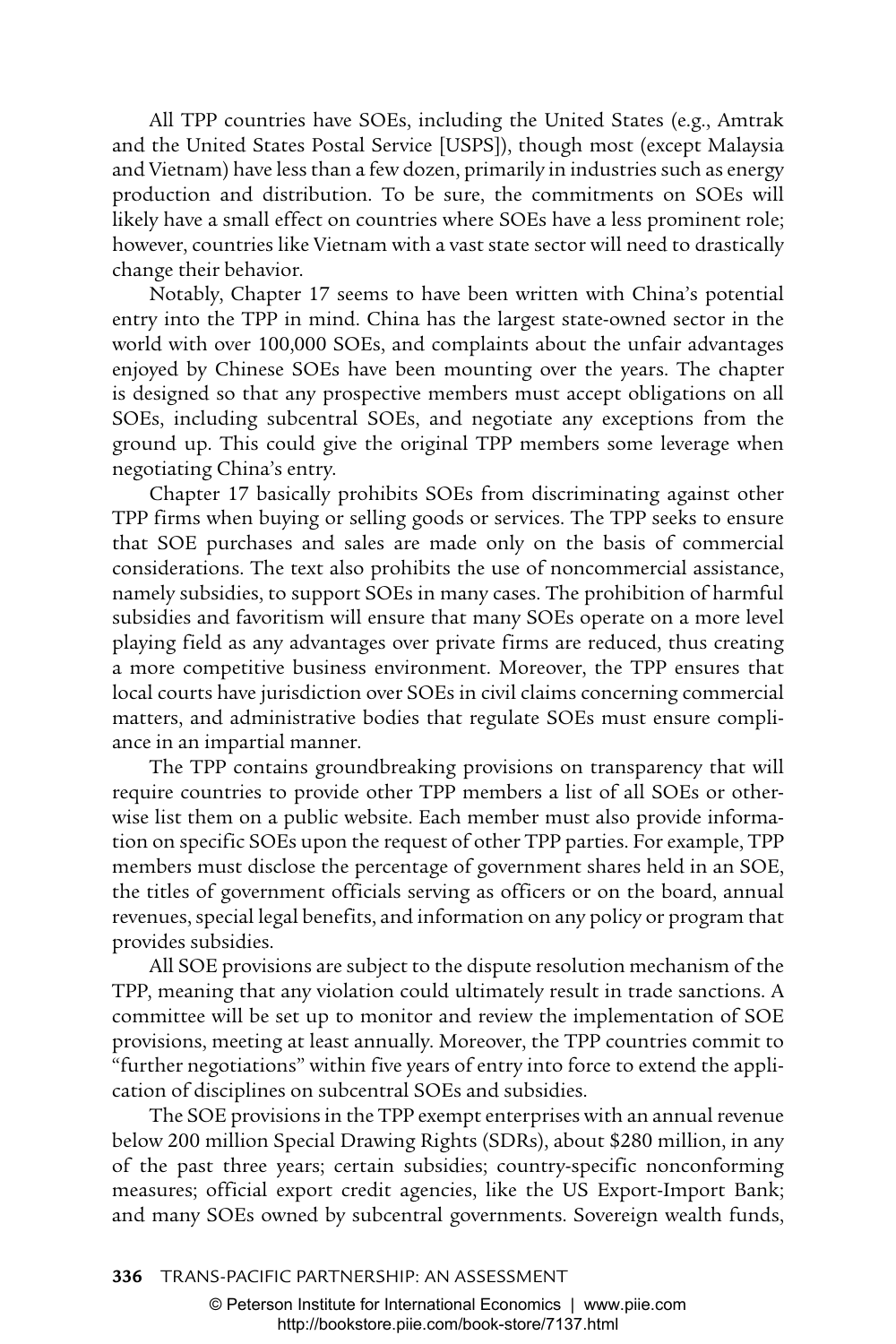including Singapore's Temasek, are largely exempt from Chapter 17 except that they, like governments, are also barred from providing subsidies to SOEs. Last, services provided by SOEs in their domestic market are also exempt, thus any subsidies received by the USPS, Japan Post, or Amtrak, for example, will not be disciplined as long as the SOE operates only in its home market.

### **Defining SOE<sup>s</sup>**

Many SOEs have mixed ownership and it may not be clear whether the government has an important say in company operations. A big concern is SOEs where the state is not the majority shareholder but still effectively controls them. Could an enterprise with that structure evade the Chapter 17 disciplines? This question makes the TPP definition of SOEs crucial. The TPP defines an SOE as an enterprise:

- (a) that is principally engaged in commercial activities; *and*
- (b) in which a Party [a State]:
	- i. directly owns more than 50 percent of the share capital;
	- ii. controls, through ownership interests, the exercise of more than 50 percent of the voting rights; *or*
	- iii. holds the power to appoint a majority of members of the board of directors or any other equivalent management body.

While this definition is narrower than the one in the US-Singapore FTA, it is sufficiently broad to cast a wide net over the most troublesome enterprises. The enterprise must engage in commercial activity—in other words, sell or purchase goods or services—which leaves out regulatory agencies and other entities that merely grant licenses or permits.

The second part of the definition is more nuanced, since an entity that meets any of the three criteria will be considered an SOE. The first and second provisions are clear: If a state owns or has a voting share of more than half of the enterprise, it is an SOE. This covers the vast majority of enterprises considered to be state-owned. However, the third provision provides reasonable scope for encompassing enterprises where it may not be so clear whether an enterprise is state-owned. It asks whether the state has control over the board of directors, or a similar body in charge of hiring top-level managers. Effectively, if the state can appoint a majority of the board of directors, the enterprise is considered an SOE and will be covered by TPP provisions. This criterion includes enterprises where the state owns no shares or has no equity voting rights but controls the hiring of the top management. It also likely includes firms that are highly dependent on regulatory approval or public funds and for which the government effectively selects the board. In practice, proving that a state controls the board or similar entity may be difficult, and the complaining party will be responsible for making a convincing argument.

http://bookstore.piie.com/book-store/7137.html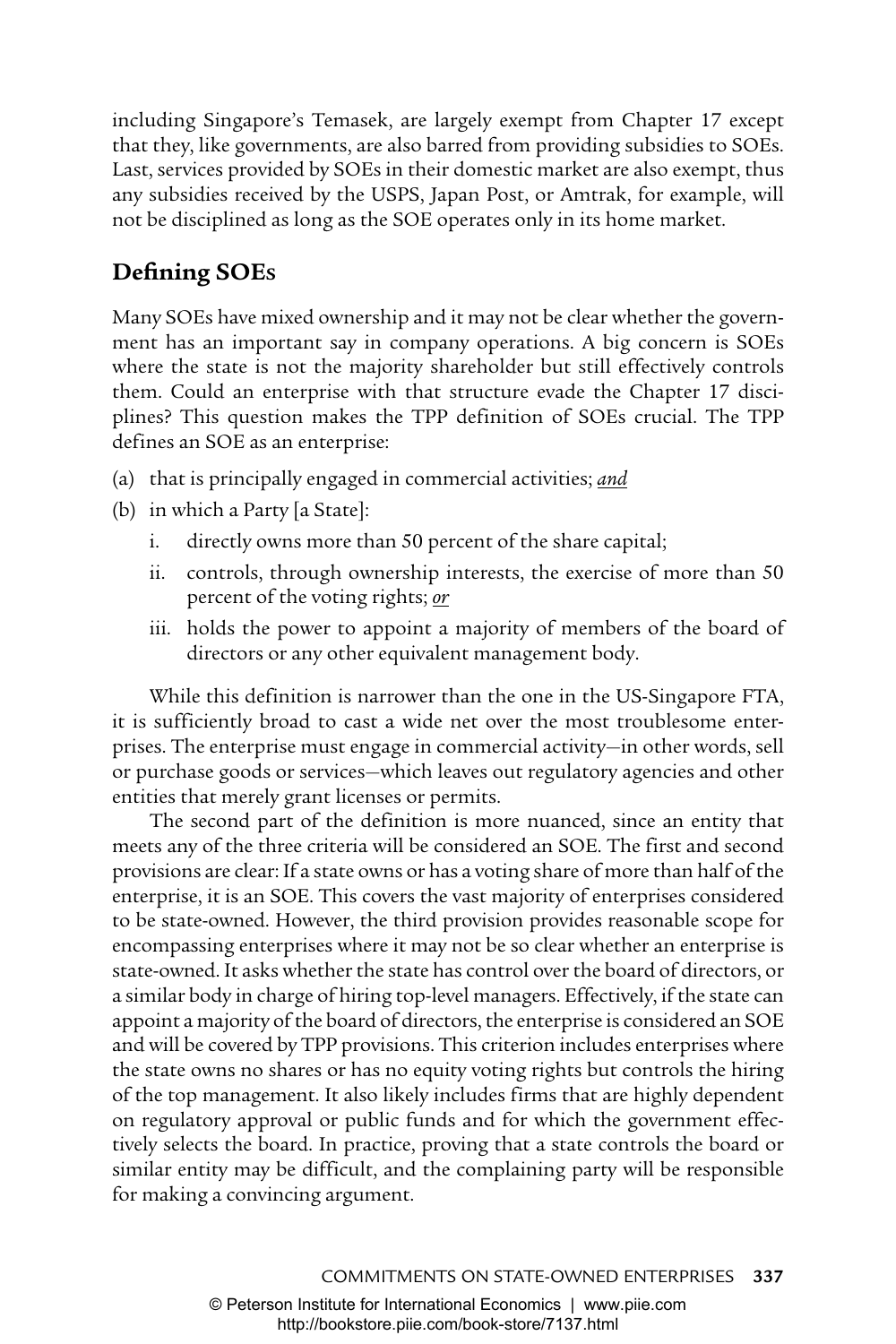Chapter 17 also covers designated monopolies, including any private monopoly designated as such after the agreement enters into force or a government monopoly that is owned or controlled by the state. This definition covers national oil and gas firms, monopoly providers of electricity, and other enterprises that are the sole provider of a good or service.

#### **SOEs in Current TPP Members**

The majority of the TPP members have a small state-owned sector, usually comprising a few dozen firms and mainly confined to traditional state-owned sectors like energy production and distribution, mineral extraction, or lending related to mortgages or other local development financing.

The commitments on SOEs will have little effect on those countries, but Vietnam is a different story, due to its significant state sector. SOEs make up over 30 percent of Vietnam's GDP and use 60 percent of the bank loans.<sup>1</sup> According to the Organization for Economic Cooperation and Development (OECD), in 2012 Vietnam had over 3,300 SOEs, employing 1.5 million people, around 15 percent of total employment. $^2$  Of these, around 1,500 are subcentral SOEs, though they employ less than 25 percent of the 1.5 million SOE workers. These enterprises are smaller, averaging 260 employees, compared with around 800 for centrally owned SOEs. OECD data show that in 2012 the value of centrally owned SOEs was around \$100 billion, compared with \$10 billion for subcentral SOEs.

Malaysia has around 330 centrally owned SOEs and 100 subcentrally owned SOEs.<sup>3</sup> These SOEs employ around 400,000 people, and as of 2005 were valued at nearly \$20 billion, or 15 percent of Malaysia's GDP of \$144 billion that year.<sup>4</sup>

Mexico has the next largest state-owned sector, with nearly 70 SOEs in 2012, valued at over \$80 billion, though the vast majority of the value is dominated by energy firms like Pemex, Mexico's state-owned oil company.

3. Ibid.

**338** TRANS-PACIFIC PARTNERSHIP: AN ASSESSMENT

<sup>1.</sup> The GDP figure includes five state-owned banks. See "Breakthrough made in TPP negotiations on Vietnamese SOEs," *VietNamNet Bridge*, October 18, 2010, http://english.vietnamnet.vn/fms/ business/87015/breakthrough-made-in-tpp-negotiations-on-vietnamese-soes.html (accessed on December 1, 2015).

<sup>2.</sup> Data from OECD Database on National Practices and Regulations with Respect to State Enterprises, http://qdd.oecd.org/subject.aspx?Subject=8F22EF7D-B780-4570-A4B1-7E0CB3AD 7E04.

<sup>4.</sup> GDP data from the World Bank's *World Development Indicators* database, http://data.worldbank. org/data-catalog/world-development-indicators; and SOE data from the OECD, http://stats.oecd. org/.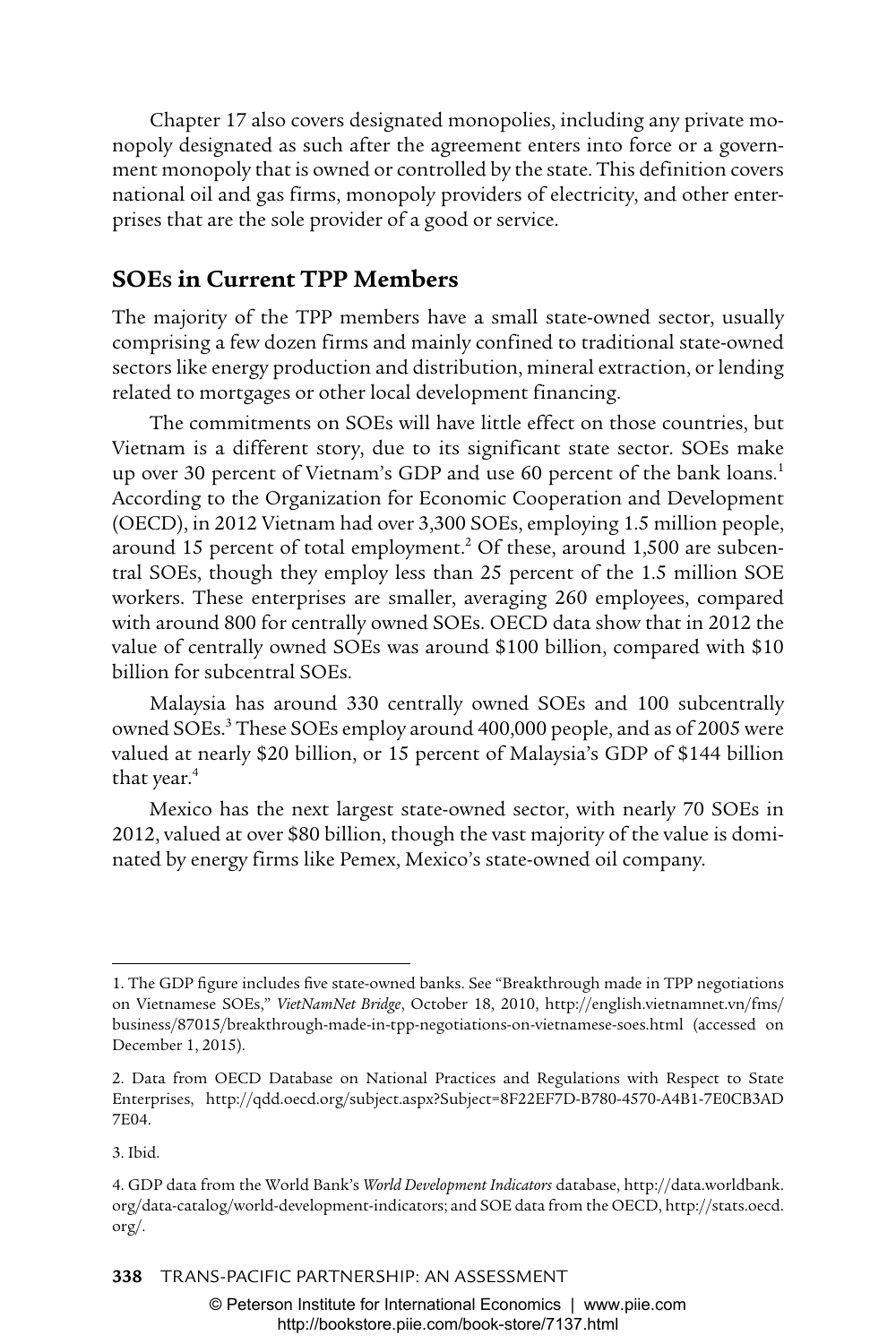#### **Nondiscriminatory Treatment and Commercial Considerations**

Nondiscriminatory treatment and commercial considerations are among the main disciplines on SOEs and are explained in Article 17.4. The TPP has refined the definition of commercial considerations from previous trade agreements, removing some ambiguity. It defines commercial considerations as:

price, quality, availability, marketability, transportation, and other terms and conditions of purchase or sale; or other factors that would normally be taken into account in the commercial decisions of a privately owned enterprise in the relevant business or industry. (Article 17.1)

SOEs must act in accordance with these considerations and accord equal treatment when purchasing or selling a good or service. They cannot favor domestic enterprises over foreign ones in their business dealings. Similar clauses apply to designated monopolies.

The last part of the definition—taking into account the commercial decisions of private firms in the relevant industry—makes it much easier for the complaining party to build a case that an SOE was acting for the state rather than as a private firm.

#### **Noncommercial Assistance**

Private firms and business groups have long targeted noncommercial assistance, or subsidies, because of the unfair advantages it gives to SOEs. Noncommercial assistance is explicitly defined as "assistance to a state-owned enterprise by virtue of that state-owned enterprise's government ownership or control." Assistance means direct transfers like grants, debt forgiveness, favorable loans, guarantees, favorable equity investment, or cheaper goods or services than those commercially available. "By virtue of that state-owned enterprise's government ownership or control" is defined as government assistance that goes "predominantly" or "disproportionately" to the SOEs of that state.

To be clear, the TPP does not ban subsidies, only those provided to SOEs that cause "adverse effects" to another firm, similar to conditions that apply to private firms. Importantly, SOEs are also prohibited from providing noncommercial assistance to any of their own SOEs, such as subsidiaries or other linked SOEs through the sometimes complex state-owned networks. Moreover, SOEs operating in another TPP member's territory are prohibited from causing "material injury," or even the threat of material injury, or "material retardation of the establishment of such an industry," to a domestic industry there through the use of noncommercial assistance, or subsidies.

The TPP lays out very specific instances where subsidies are deemed to adversely affect another firm, making prosecution of a violation easier. It defines these conditions more narrowly than the WTO Agreement on Subsidies and Countervailing Measures (ASCM). The main points are that if the sale of a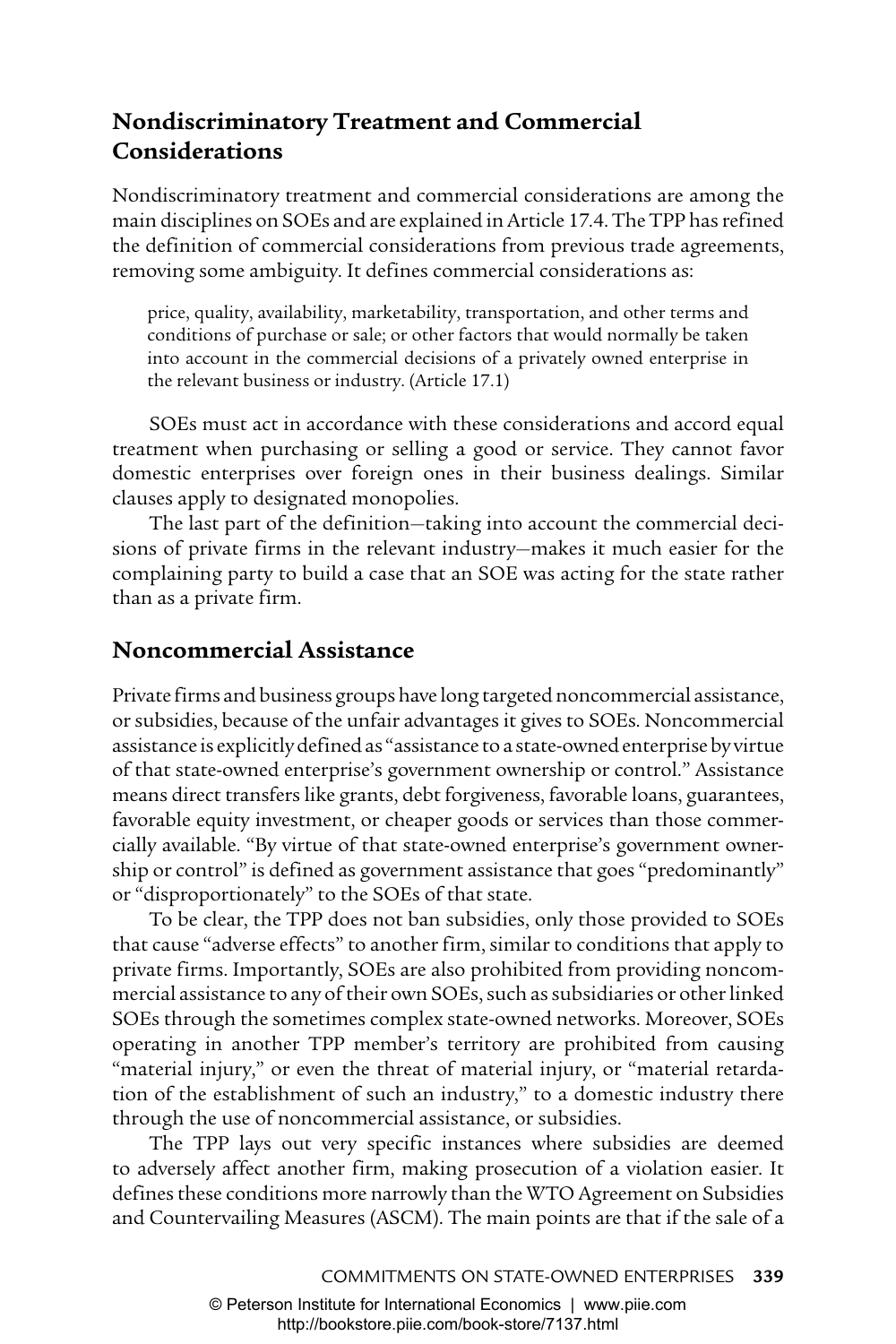manufactured good from an SOE that received a subsidy "displaces or impedes" the sale, or significantly undercuts the price, of a like good from an enterprise of another party, then the subsidy is found to violate the TPP agreement.

Another notable aspect of "adverse effects" is that a private firm from a TPP country competing with an SOE in selling goods in a non-TPP country market is protected against subsidies in that third party as well. Annex 17-C calls for "further negotiations" within five years to extend the disciplines on subsidies and to address adverse effects caused in a non-TPP country by the supply of services by an SOE.

Article 17.6 contains an exception that a service supplied by an SOE in its home territory "shall be deemed to not cause adverse effects." So SOEs like the USPS and Amtrak operating in the United States are not subject to the TPP disciplines, and subsidies provided to them could not be found to be harming other enterprises competing with them there. This exemption is an important consolation by the negotiators that could have important limitations after the expansion of the TPP. This means it might be more difficult to impose similar restrictions on the large state-owned service sector in a country like China.

The exemption, however, does not cover cross-border activity, so if the USPS expanded abroad, any subsidies that adversely affected another firm could be found violating the chapter disciplines. The provisions state that SOEs that supply services abroad will be forbidden from receiving subsidies that "displace or impede" the sale, or significantly undercut the price, of a like service supplied by another party, as mentioned above. This is the first time disciplines on subsidies for services have been established for SOEs in cross-border activity.

#### **Transparency**

The TPP makes significant strides in the area of transparency, mandating that the public or at least TPP members have access to more information on SOEs. First, all TPP members must provide other members, or otherwise make publicly available on a website, a list of all their SOEs, so there is no discrepancy between entities that are SOEs and those that are not.<sup>5,6</sup> And they must also either provide TPP members or make publicly available on a website the designation of new monopolies or the expansion of a monopoly. Upon a TPP member's request, a state must promptly provide a host of details of an SOE or designated monopoly, including:

<sup>5.</sup> Vietnam, Malaysia, and Brunei are given longer phase-in periods to be subject to these conditions. Vietnam and Malaysia won't have to publish the full list of their SOEs until five years from entry into force of the TPP, meaning those with revenue of over SDR 200 million (\$280 million) in one of the last three years. But within six months of entry into force, both countries will have to publish the SOEs with revenue of over SDR 500 million in one of the last three years. Brunei will have three years to publish the SOEs that had revenue of over SDR 500 million in one of the last three years.

<sup>6.</sup> This exempts SOEs with reported revenue of less than SDR 200 million in all of their last three years. Ten of the 12 TPP members are exempt from having to list subcentrally controlled SOEs.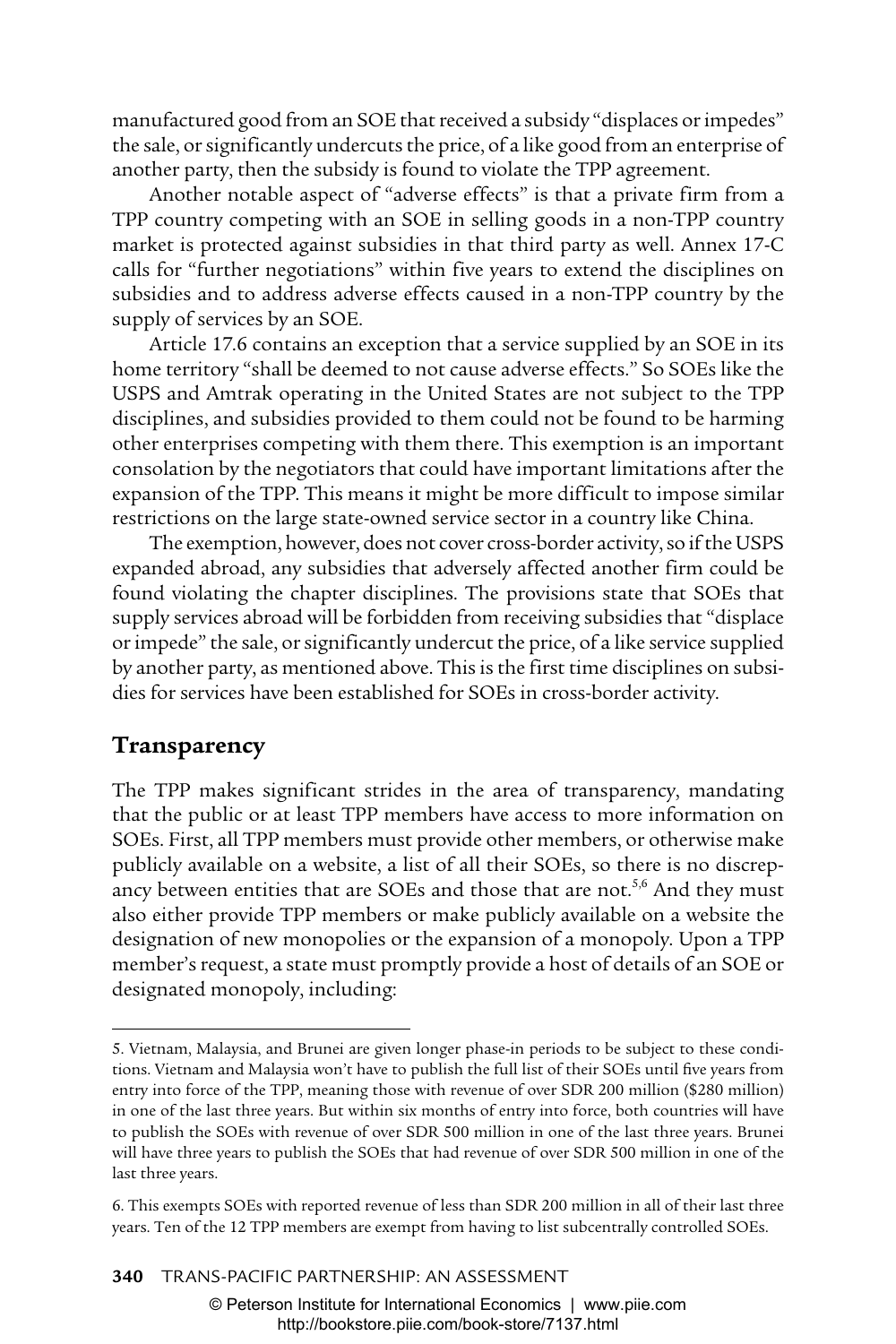- a) percentage of shares that a party, its SOEs, or designated monopolies cumulatively own, and percentage of votes that they cumulatively hold, in the entity;
- b) a description of any special shares or special voting or other rights that the party, its SOEs, or designated monopolies hold, to the extent the rights are different from the rights attached to the general common shares of such entity;
- c) the government titles of any government official serving as an officer or member of the entity's board of directors;
- d) the entity's annual revenue and total assets over the most recent 3-year period for which information is available;
- e) any exemptions and immunities from which the entity benefits under the party's laws; and
- f) any additional information regarding the entity that is publicly available, including annual financial reports and third-party audits, and that is sought in the written request.

Additionally, the parties must, upon request, promptly provide information on any policy or program that provides subsidies, allowed or not.<sup>7</sup> The response must include specific information: the form and annual amount of the subsidy (grant, loan, etc.), name of agencies and SOEs that have received or could receive a subsidy under the program or policy, the legal basis for the policy or program, and, in the case of a subsidized loan, the amount of the loan and the interest rate. Moreover, in the case of policies or programs providing subsidies like intermediate inputs, the response must specify the price charged of the good or service affected and, in the case of equity capital, the amount invested and the shares received.<sup>8</sup>

This extensive list of obligations could change the opaque nature of many SOEs and constrain future practices. As many SOEs thrive on their close relationship to the government and beneficial policies, these obligations may make some forms of subsidies hard to swallow for the public of some nations. One objective of the transparency obligations is to "name and shame" the agencies and SOEs involved, with the hope that the thought of the subsidy being made so public may deter the subsidy in the first place. Another objective is to simply keep track of all the government-provided subsidies.

<sup>7.</sup> The written request for information must include an explanation of how the policy or program may affect trade or investment between the parties.

<sup>8.</sup> Any party may request that any information submitted under the article of transparency be kept confidential.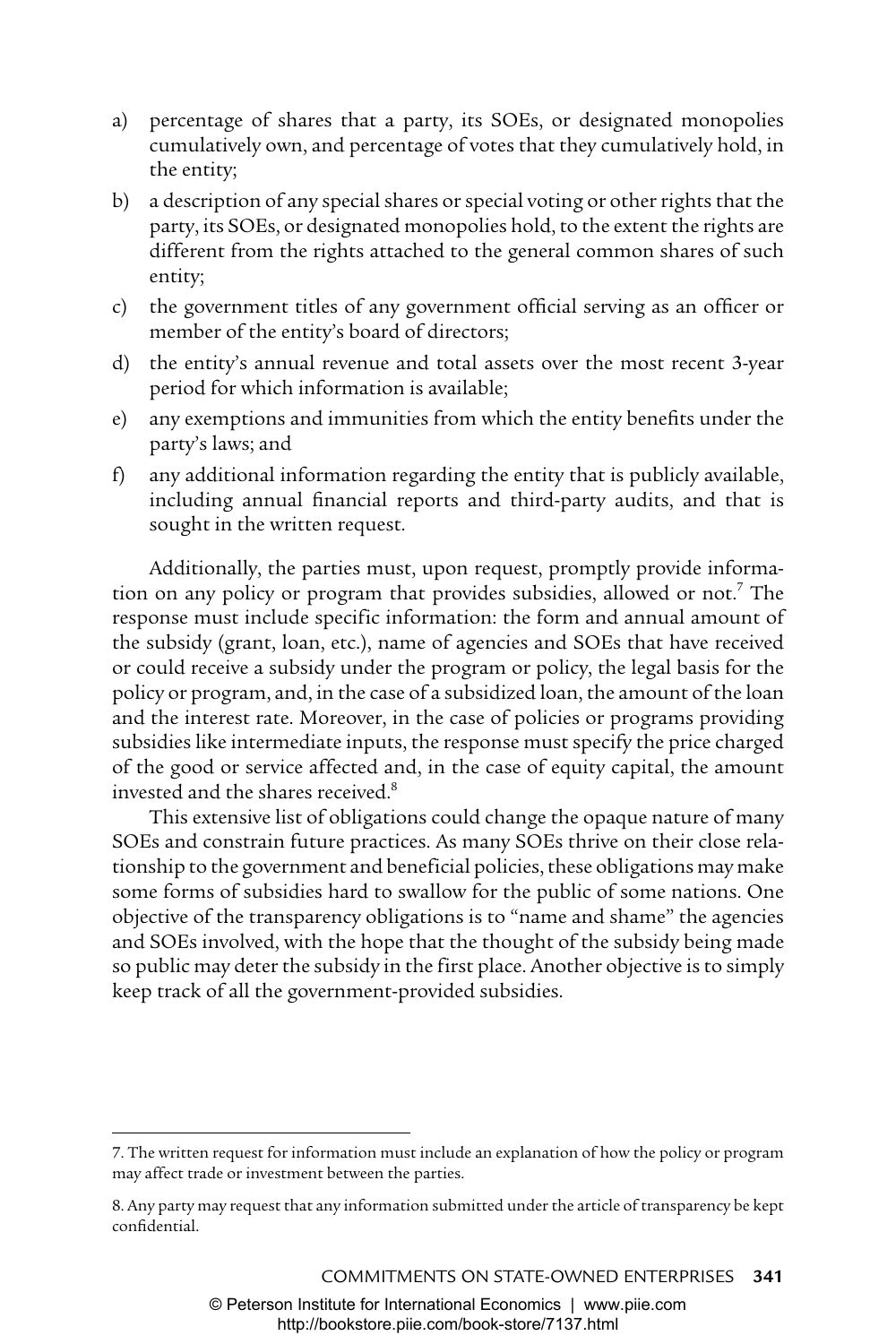#### **Subcentral SOEs**

SOEs owned by the subcentral level of government are not subject to most of the TPP obligations. Similar to a negative list, Annex 17-D notes which obligations will not apply to each country's subcentral SOEs.<sup>9</sup> Table 19.1 shows exemptions for subcentral SOEs in each of the 10 countries in the annex. Notably, Singapore and Brunei are not listed in this annex as they have few levels of subcentral government; therefore, TPP provisions would cover any subcentral SOE in those two countries. Malaysia, Mexico, and Vietnam are the only countries not subject to any transparency obligations for subcentral SOEs.

Current and future subcentral SOEs in the United States (e.g., the New York Port Authority and the New Jersey Turnpike Authority), like in most other TPP countries, are exempt from many of the provisions prohibiting subsidies and discrimination in purchases and sales. Specifically, US subcentral SOEs are exempt from the obligation that SOEs must purchase and sell based only on commercial considerations as well as nondiscrimination. Similarly, they are exempt from clauses prohibiting the use of subsidies that adversely affect production and sale of a like good, supply of a service in another TPP country, or the supply of a service in a territory outside of the TPP.

TPP negotiators missed an opportunity here. Many US multinationals complain that in countries like China, where subcentral SOEs are both large and prevalent, local government subsidies to local SOEs remain a big problem. While China is not a member of the TPP, it may well try to join one day, and it could demand similar exemptions. For foreign multinationals operating in current TPP members, however, subsidies to subcentral SOEs are less of a problem mainly because they are not great in number or size. While there is little to stop a TPP member from restructuring future SOEs at the subcentral level, and growing the state-owned sector in that manner, doing so may be more difficult than it sounds.

Subcentral SOEs in most TPP countries are still prohibited from receiving subsidies that cause *injury* to another country's domestic industry. This obligation ensures some protection from large subcentral SOEs that may be receiving assistance at home and undercutting the manufacturing industry of another country. One example of this behavior is when a firm "dumps" products into the market of another country, inhibiting the growth of the industry there.

Explicitly listing exemptions in the annex, however, may give the original TPP members an advantage when negotiating with prospective TPP members. Prospective members will have to basically start from zero, meaning they have to accept the entire text as is, where subcentral SOEs are still subject to the provision, and must negotiate any exceptions for subcentral SOEs one by one, which will likely make it difficult to negotiate broad exceptions. This is harder

#### **342** TRANS-PACIFIC PARTNERSHIP: AN ASSESSMENT

<sup>9.</sup> The 10 countries listing exceptions in Annex 17-D are Australia, Canada, Chile, Japan, Malaysia, Mexico, New Zealand, Peru, the United States, and Vietnam.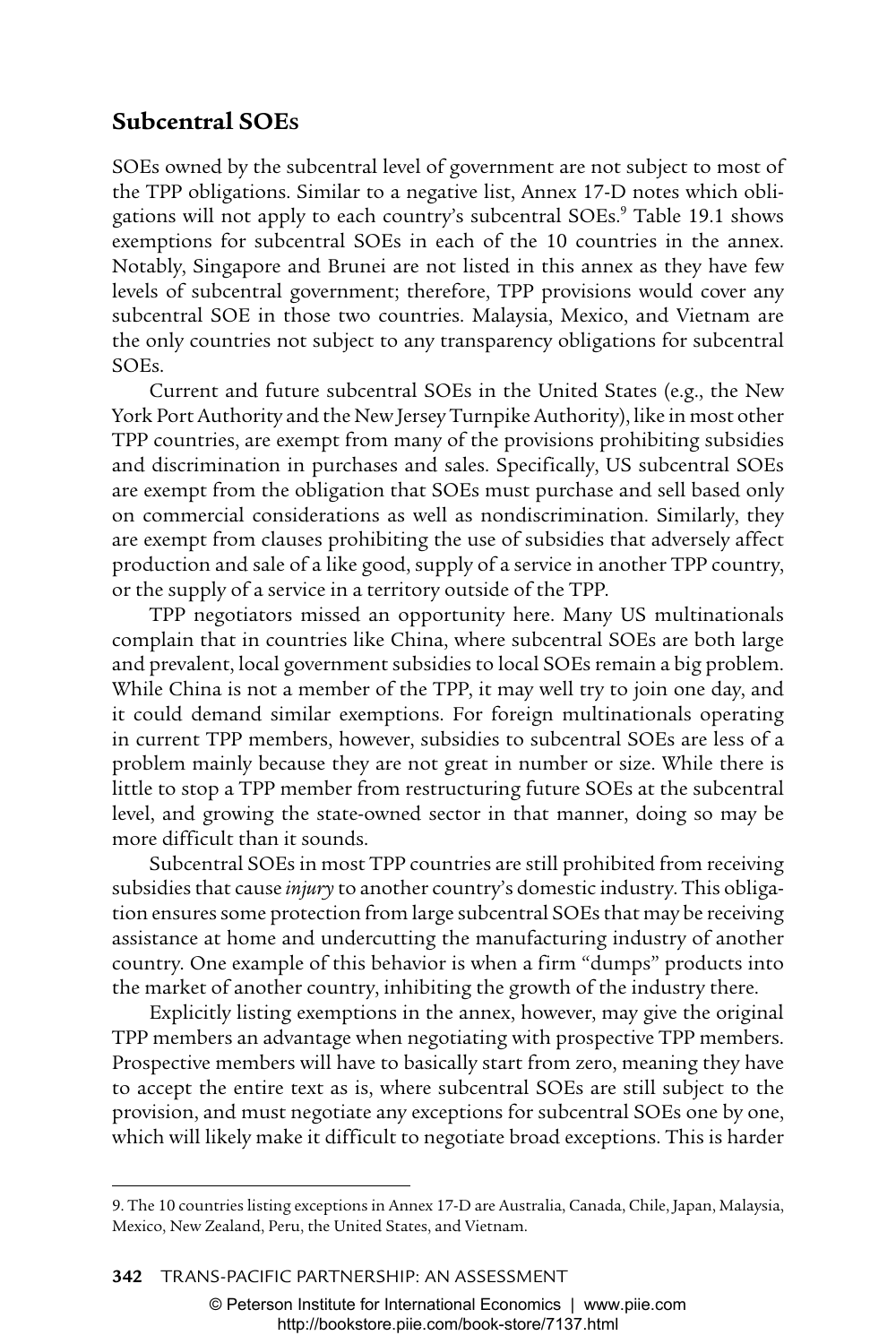| Table 19.1 Subcentral SOE exemptions |  |  |
|--------------------------------------|--|--|

|                                                                               |          |        |              | <b>New</b>                |        | <b>United</b> |                           |       |              |                           |
|-------------------------------------------------------------------------------|----------|--------|--------------|---------------------------|--------|---------------|---------------------------|-------|--------------|---------------------------|
| <b>SOE obligation</b>                                                         | Malaysia | Mexico | Japan        | <b>Zealand</b>            | Canada | <b>States</b> | Vietnam                   | Chile | Peru         | Australia                 |
| Buys or sells a service or product with only com-<br>mercial considerations   | X        | x      | X            | X                         | X      | X             | X                         | X     | X            | X                         |
| Makes purchases using national treatment                                      | x        | х      | x            | x                         | x      | х             | x                         | x     | x            | x                         |
| Sells according to national treatment                                         | x        | x      | x            | x                         | x      | x             | x                         | x     | x            |                           |
| Treats investors according to national treatment                              | x        | x      | x            | х                         |        |               | x                         |       |              |                           |
| Designated monopolies act with commercial<br>considerations                   | x        | x      | X            | x                         | x      | X             |                           | x     | $\mathsf{x}$ | $\boldsymbol{\mathsf{x}}$ |
| Designated monopolies treat others according to<br>national treatment         | X        | x      | x            | $\boldsymbol{\mathsf{x}}$ | x      | х             |                           | x     | x            | $\boldsymbol{\mathsf{x}}$ |
| Designated monopolies sell according to national<br>treatment                 | x        | x      | x            | x                         |        | x             |                           | x     | x            | x                         |
| Designated monopolies will not engage in anti-<br>competitive practices       | x        | x      | x            | х                         |        | X             |                           | х     | x            | x                         |
| Domestic courts must have jurisdiction over SOEs                              |          |        |              |                           |        |               |                           |       |              |                           |
| Subcentral regulatory bodies must treat SOEs and<br>private firms impartially | x        |        |              |                           | x      | X             | X                         |       |              |                           |
| Cannot use subsidies that cause adverse effects                               | x        | x      | x            | x                         | x      | x             | x                         | x     | x            | x                         |
| SOEs cannot give subsidies to other SOEs that<br>cause adverse effects        | x        | x      | $\mathsf{x}$ | $\mathsf{x}$              | x      | X             | $\boldsymbol{\mathsf{x}}$ | x     | x            | $\boldsymbol{\mathsf{x}}$ |

*(table continues)*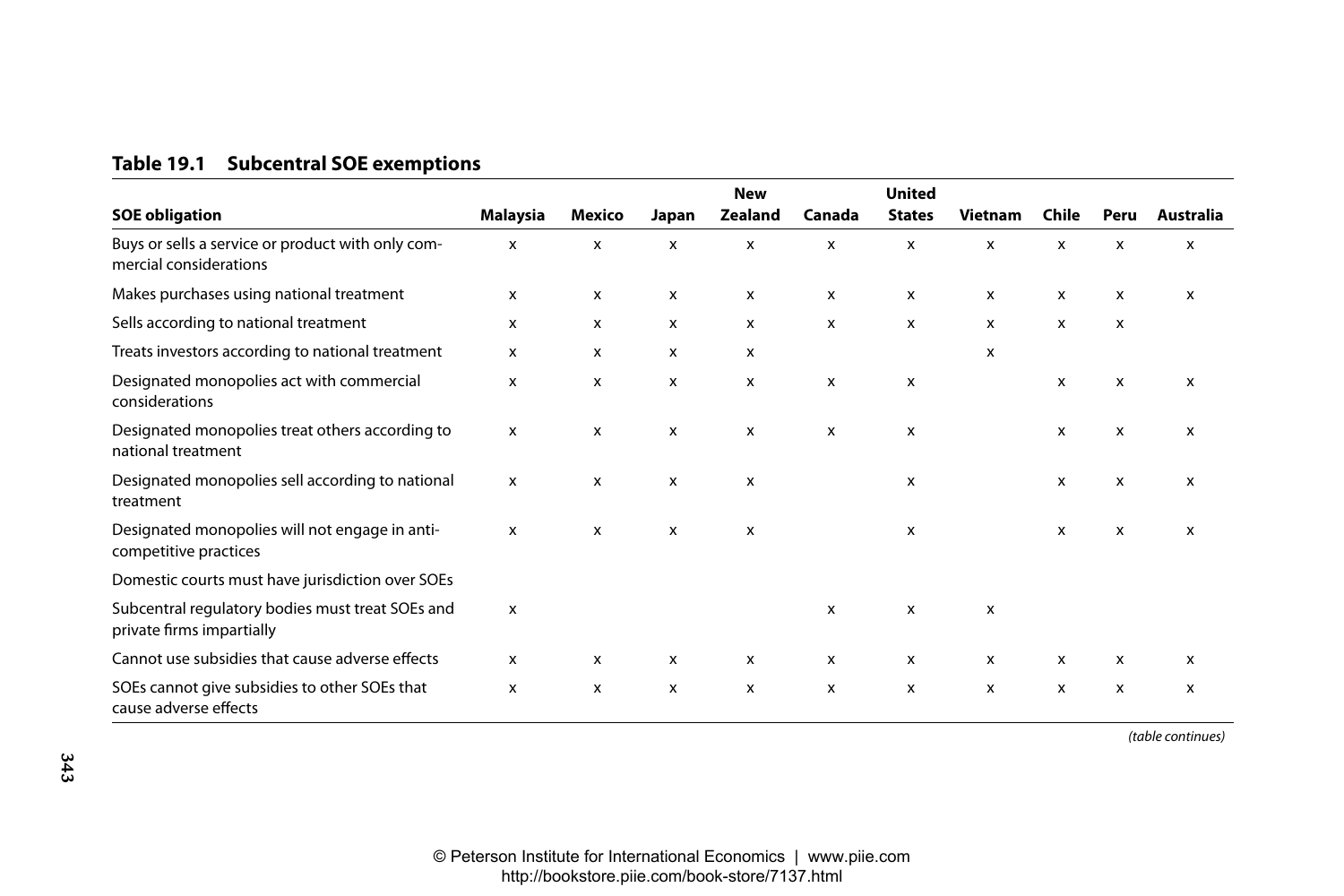| <b>SOE obligation</b>                                                                                     | Malaysia | Mexico                    | Japan                     | <b>New</b><br><b>Zealand</b> | Canada | <b>United</b><br><b>States</b> | <b>Vietnam</b> | Chile        | Peru | Australia |
|-----------------------------------------------------------------------------------------------------------|----------|---------------------------|---------------------------|------------------------------|--------|--------------------------------|----------------|--------------|------|-----------|
| Cannot give subsidies for goods production<br>that cause injury to another country's domestic<br>industry |          |                           | X                         | x                            | X      |                                |                |              |      |           |
| Transparency: Must make publicly available a list<br>of all SOEs                                          | x        | $\boldsymbol{\mathsf{x}}$ | $\boldsymbol{\mathsf{x}}$ | $\mathsf{x}$                 | x      | $\boldsymbol{\mathsf{x}}$      | $\mathsf{x}$   | $\mathsf{x}$ | X    | x         |
| Transparency: Must notify new or expanded des-<br>ignated monopolies                                      | x        | X                         |                           |                              |        |                                | x              |              |      |           |
| Transparency: Upon request, must provide de-<br>tailed information on specific SOEs                       | x        | X                         |                           |                              |        |                                | x              |              |      |           |
| Transparency: Must provide information on new<br>policies or programs that provide subsidies              | x        | x                         |                           |                              | х      |                                | х              |              |      |           |

#### **Table 19.1 Subcentral SOE exemptions** *(continued)*

 $x =$  exempt

*Source:* TPP Chapter 17, Annex 17-D.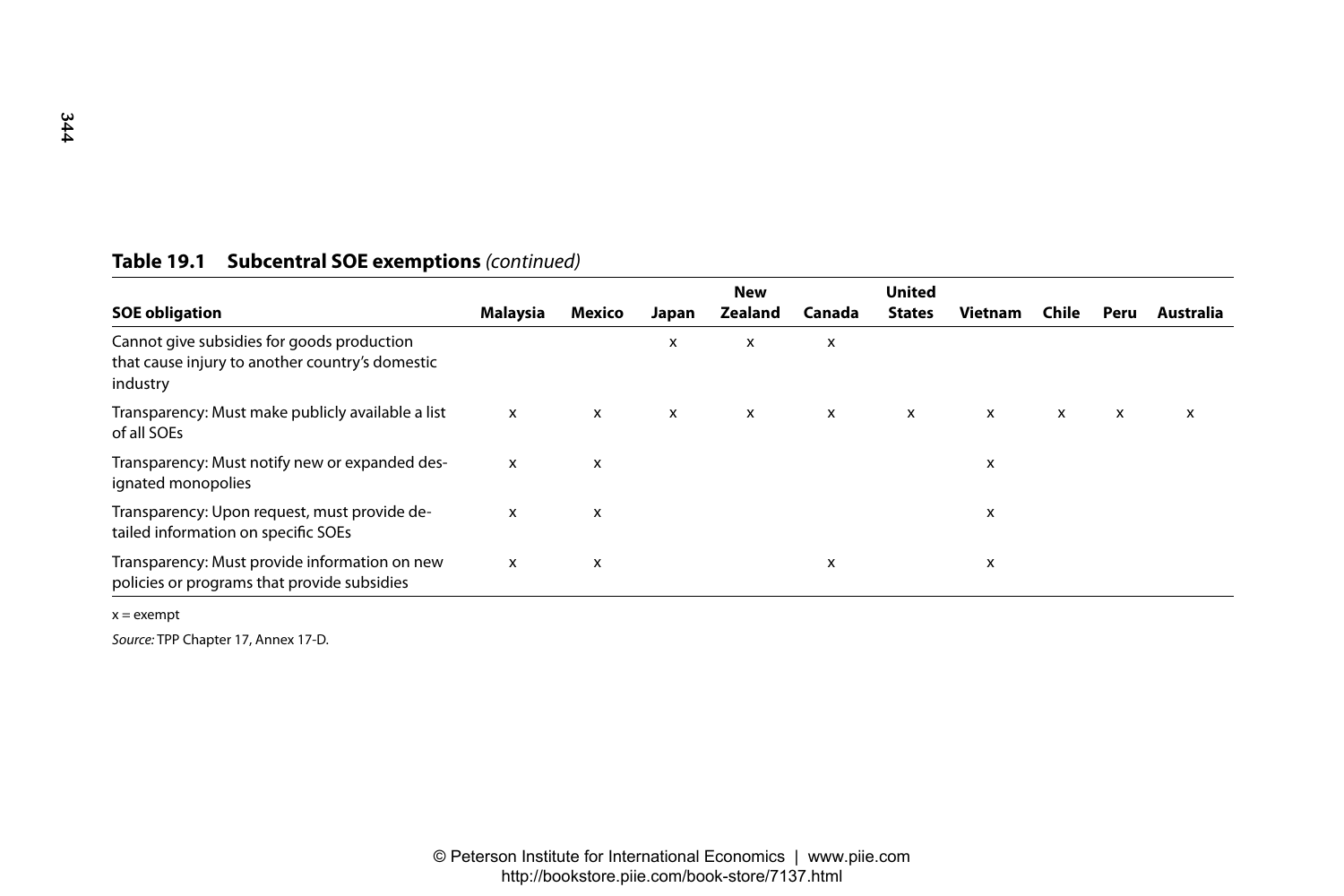on the prospective member than if the exceptions for subcentral SOEs were simply in the main chapter rather than in the annexes. All original members have to agree to accept new members into the TPP, making negotiations to secure many exemptions difficult, especially if the prospective member has a large state sector.

To address the notable holes left by subcentral exemptions in Annex 17-D, Annex 17-C calls for "further negotiations" within five years of entry into force to extend the disciplines to the activities of subcentral SOEs. Depending on how negotiations progress for new members at that time, the original members could look to bring in more disciplines for subcentral SOEs.

#### **Exceptions and Nonconforming Measures**

Besides the aforementioned exceptions for revenue threshold and disciplines for subcentral SOEs, a number of other entities are not subject to certain conditions. Article 17.9.1 and Annex IV exempt specified SOEs from obligations on nondiscriminatory treatment and commercial considerations and noncommercial assistance. Each country has an annex that lists the entity that undertakes the nonconforming measures (NCMs), as well as the obligations concerned, the scope of the exception, and if applicable, measures relevant to certain regulations.

Some NCMs are more significant than others. Singapore and noticeably Japan have no schedule for NCMs in Annex IV. Many of the NCMs for the other 10 countries include some exemptions in preferential treatment and subsidies for indigenous persons, national oil, gas, and electricity companies, as well as some development banks. For example, Malaysia has major exemptions for providing preferential treatment to the Bumiputera, or native Malay population, as well as its national oil and gas SOEs and some development banks. The United States has exemptions for Fannie Mae and Freddie Mac, or other mortgage financing institutions, as well as the Federal Financing Bank, a bank operating under the Treasury Department that provides financing to the federal government and the public. The United States also has an exemption for a national infrastructure bank, allowing it to provide financing at below market rates.

Vietnam has the most NCMs, although the exemptions don't appear to be broad enough to cause major harm to other firms operating in Vietnam. For example, all SOEs are exempt from certain commitments on preferential treatment or subsidies, but most of the activities related to those exemptions include helping underdeveloped areas and small and medium-sized enterprises (SMEs) and providing financing for restructuring to SOEs as long as it does not lead to a significant advantage in the market. Other NCMs relate to oil, electricity, or mineral SOEs and to several development banks.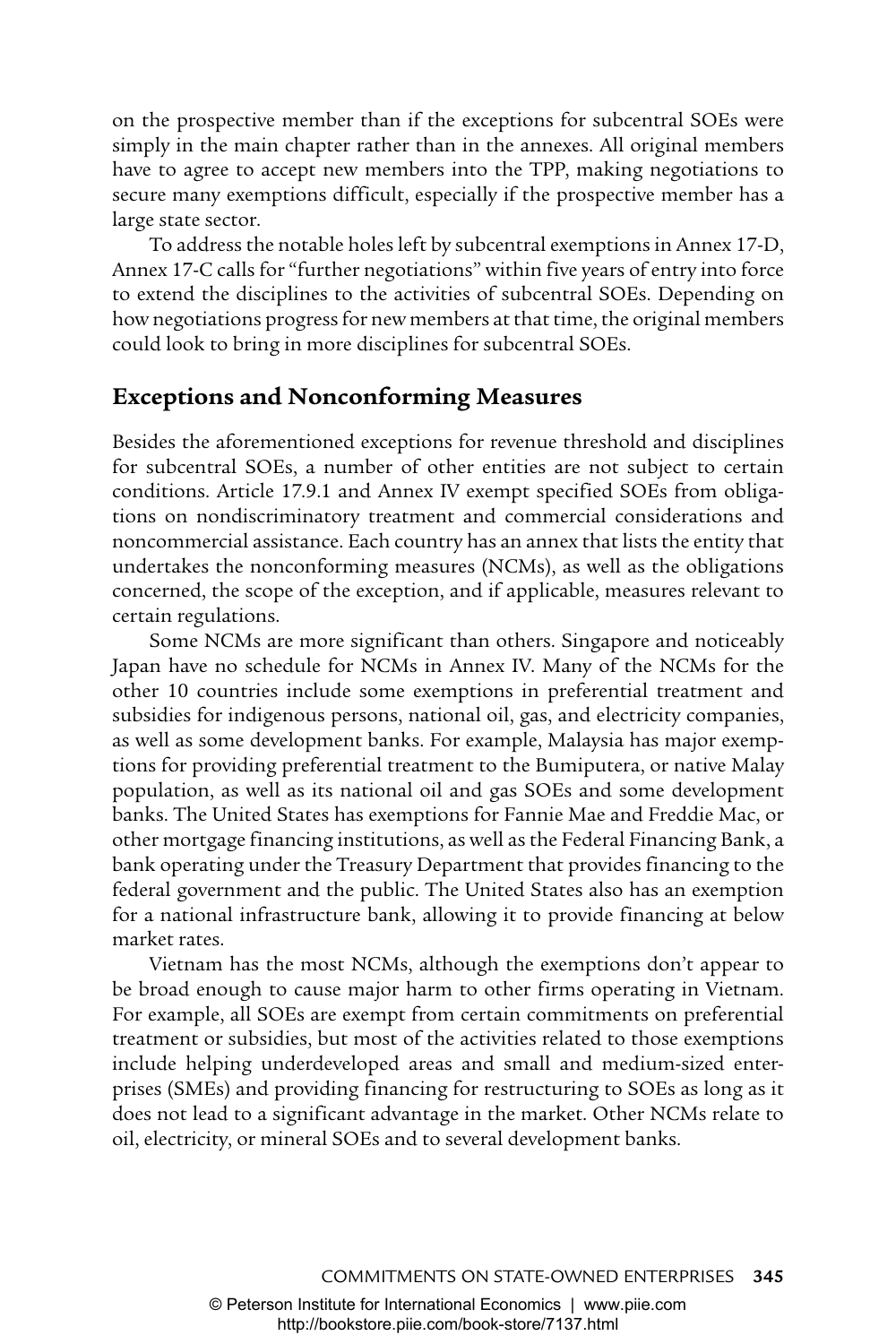#### **China's Potential Entry into the TPP**

Both Japanese prime minister Shinzo Abe and US president Barack Obama have alluded to China's possibly joining the TPP in the future, and indeed there have been calls within China to study what China would have to do to join the agreement. To be sure, China would face hurdles in any potential application to join the TPP, namely accepting disciplines on labor (free association), data flows, SOEs, and opening the service sector to more foreign direct investment. But the disciplines in the TPP also match some of the domestic reforms China is looking to implement—in SOEs in particular. To improve the efficiency of SOEs, China should introduce more competition into the market that they operate in, as well as reduce some of unfair advantages that SOEs enjoy over private firms.

To be clear, any real prospect of China joining the TPP would come many years down the line, and the application process would be difficult. China would start from a tough negotiating position on SOEs, and given the strength of the vested interests there, it will be a wide canyon to cross to come to an agreement on such strict disciplines for SOEs. Moreover, China would likely demand similar exemptions to its subcentral SOEs. China's SOEs earned nearly \$6 trillion in the first 10 months of 2015.<sup>10</sup> Centrally owned SOEs accounted for \$3.5 trillion, and subcentral SOEs made up over \$2 trillion, or 40 percent. Thus the subcentral SOEs in China are formidable and currently contribute to the uneven business environment there, to the chagrin of private firms.

It's possible that the size and number of subcentral SOEs in China, nearly 100,000 as of 2012, would prompt some TPP members to insist on imposing more disciplines for them regarding the use of subsidies and nondiscrimination.<sup>11</sup> Additionally, China would push for a long list of NCMs, whereas all the current members have a relatively short list of enterprises with exemptions. As all current members would have to agree to allow new members in, any country could block entry and hold out for stronger disciplines.

The United States, however, will likely push for China to adhere to stricter rules and disciplines on transparency as well as to accept more commitments by China's subcentral SOEs. As the United States Trade Representative (USTR 2014) noted, China "continues to provide injurious subsidies to its domestic industries, and some of these subsidies appear to be prohibited under WTO rules." Similarly, USTR noted that China submitted its first subsidies notification to the WTO in 2006, nearly five years late and "notably incomplete." China's history of incomplete and late notices will provide significant impetus

**346** TRANS-PACIFIC PARTNERSHIP: AN ASSESSMENT

<sup>10. &</sup>quot;2015年1-10月全国国有及国有控股企业经济运行情况"[Nonfinancial SOEs], Chinese Ministry of Finance, November 23, 2015, http://qys.mof.gov.cn/zhengwuxinxi/qiyeyunxingdongtai/201511/t20151120\_1574607.html (accessed on December 2, 2015).

<sup>11.</sup> Data from OECD Database on National Practices and Regulations with Respect to State Enterprises, http://qdd.oecd.org/subject.aspx?Subject=8F22EF7D-B780-4570-A4B1-7E0CB3AD7 E04.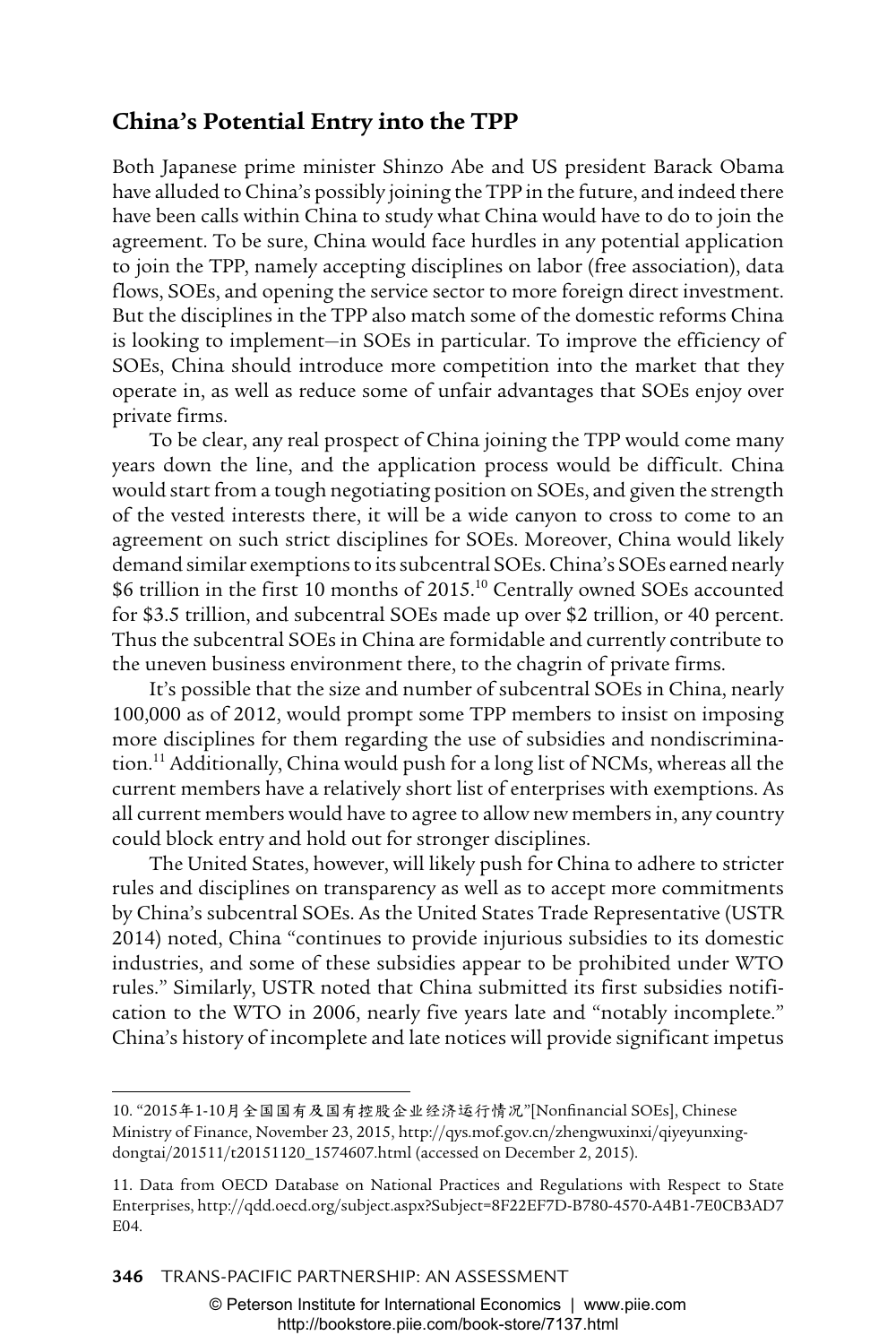to business organizations and members of Congress to push the US government for binding provisions to ensure that China follows the rules of the TPP.

China and the United States are currently negotiating a bilateral investment treaty (BIT), and the United States will likely pursue disciplines on SOEs at least somewhat close to what was achieved in the TPP. If the United States and China can agree on the BIT, it could represent an incremental step toward China meeting the SOE obligations in the TPP. However, the BIT talks have been stuck in the mud for some time and are unlikely to conclude before President Obama leaves office. But the progress of the BIT negotiations can be seen as a test case for China's appetite to move closer to the TPP standards.

#### **Conclusion**

The TPP commitments on SOEs aim to dramatically reduce the unfair advantages SOEs enjoy. The fact that the chapter is subject to the dispute settlement chapter should discourage serious violations, as the threat of trade sanctions looms for violators. This threat may have more teeth than that for violations in other international agreements in regards to obligations on SOEs simply because of the well-defined definitions and obligations and the better enforcement provisions. The dispute settlement process in the TPP will be much more limited in the amount of time a case can take than, for example, the dispute settlement process in the WTO, and can prevent defending parties from dragging out the process. The ability of governments to assist SOEs will now be limited, due to obligations forbidding subsidies and discrimination that harm other TPP firms. These obligations should help level the playing field for firms competing with SOEs from TPP countries in, and outside, the TPP market, as subsidies to SOEs for goods that adversely affect firms from a TPP party, anywhere in the world, are also forbidden. Similarly, firms engaging in business with SOEs will likely be treated more fairly when buying or selling goods or services to SOEs. The clause limiting SOEs to commercial considerations is stronger than in previous agreements and will make violations easier to prosecute.

The groundbreaking commitments on transparency set a new standard for agreements in the future. All TPP members will have a list of each other's SOEs, but more importantly, they can request additional information at any time. To be sure, compliance and implementation of these obligations at the beginning of the agreement will be key, and TPP members will have to be diligent in ensuring that their partners implement the obligations fairly.

One concern is that the exceptions for subcentral SOEs, the revenue threshold of \$280 million, and the nonconforming measures could significantly water down the commitments. But most TPP members have few subcentral SOEs and the NCMs are fairly limited in scope. The revenue threshold does provide a window for smaller SOEs; however, if the subsidies they receive allow them to grow quickly, they will eventually be over the threshold and, therefore, subject to the commitments. That said, one troublesome area is subcentral